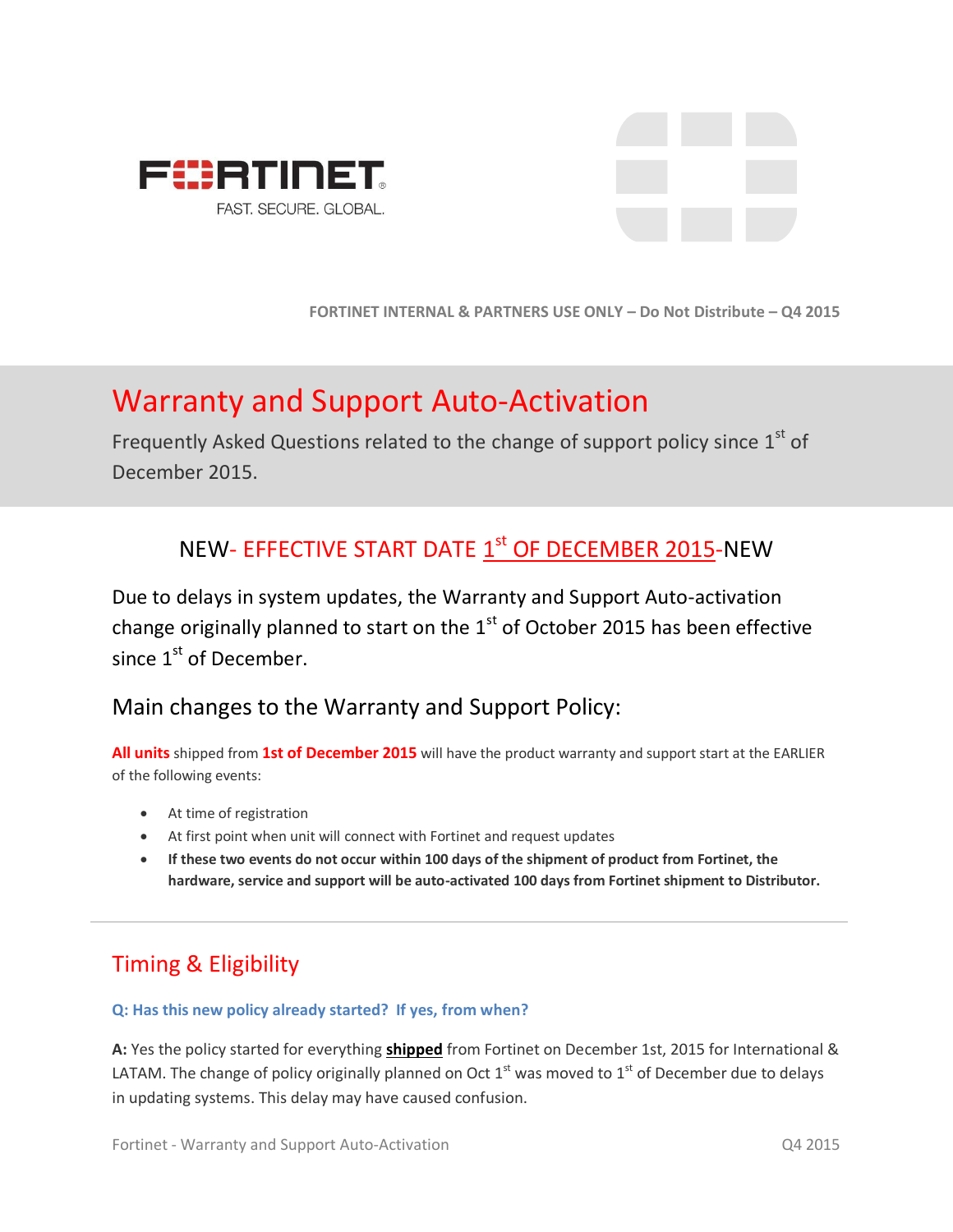## **Q: Having tried to register a product on the 20th of October, the updated warranty conditions were not appearing. Is this normal?**

A: We unfortunately experienced some implementation delays with our systems, and the new terms were only implemented on  $1<sup>st</sup>$  of December. In our commitment to support our partners and customers fairly, we have decided to move the start date to December  $1<sup>st</sup>$ . We apologize for any confusion this may have caused for your or your customers.

## **Q: If a new FortiCare contract is purchased now for an existing hardware (base-only) unit shipped a year ago, what will be the start date of the contract?**

A: If the contract is purchased after Dec 1, 2015, it will either start at the end of the contract already active on the product, or follow the new policy start parameters. Again some confusion may have been resulted from the systems update delay. However, since the  $1<sup>st</sup>$  of December, the portal is fully updated and you can now easily see the auto-start date when registering a unit.

#### **Q: Are renewal contracts part of the new policy?**

**A:** The new policy does **not** affect the renewal process, the renewal is due when the support contract expires. The new policy only has an effect on when warranty/support contract starts. Please note that the renewal process needs to be done through the Renewal tool which will issue a quote ID. If the renewal order does not include a Quote ID, it will be considered as a new contract, and therefore fall under the new policy. Please make sure that every renewal request is done through the quote portal and includes a quote ID.

# Partner practices and processes

### **Q: Are products that are in Distributors inventory, but ordered before 1st of December 2015, concerned by this policy change?**

A: No, the previous warranty policy applies to products at distributor shipped before 1<sup>st</sup> of December 2015.

**Q: Our resellers are complaining that they do not know when appliances were shipped from Fortinet to Distribution. Therefore, they feel misinformed. How can they avoid receiving a unit from Distribution inventory that already has the warranty auto-activated?**

This scenario will not affect many products, as the policy change only concerns units shipped to distribution on or after  $1<sup>st</sup>$  of December 2015.

As outlined in the EULA, it is the distributor's responsibility to manage their inventory and ensure they are not exceeding the 100-day grace period. More information can be found here: <http://www.fortinet.com/doc/legal/EULA.pdf>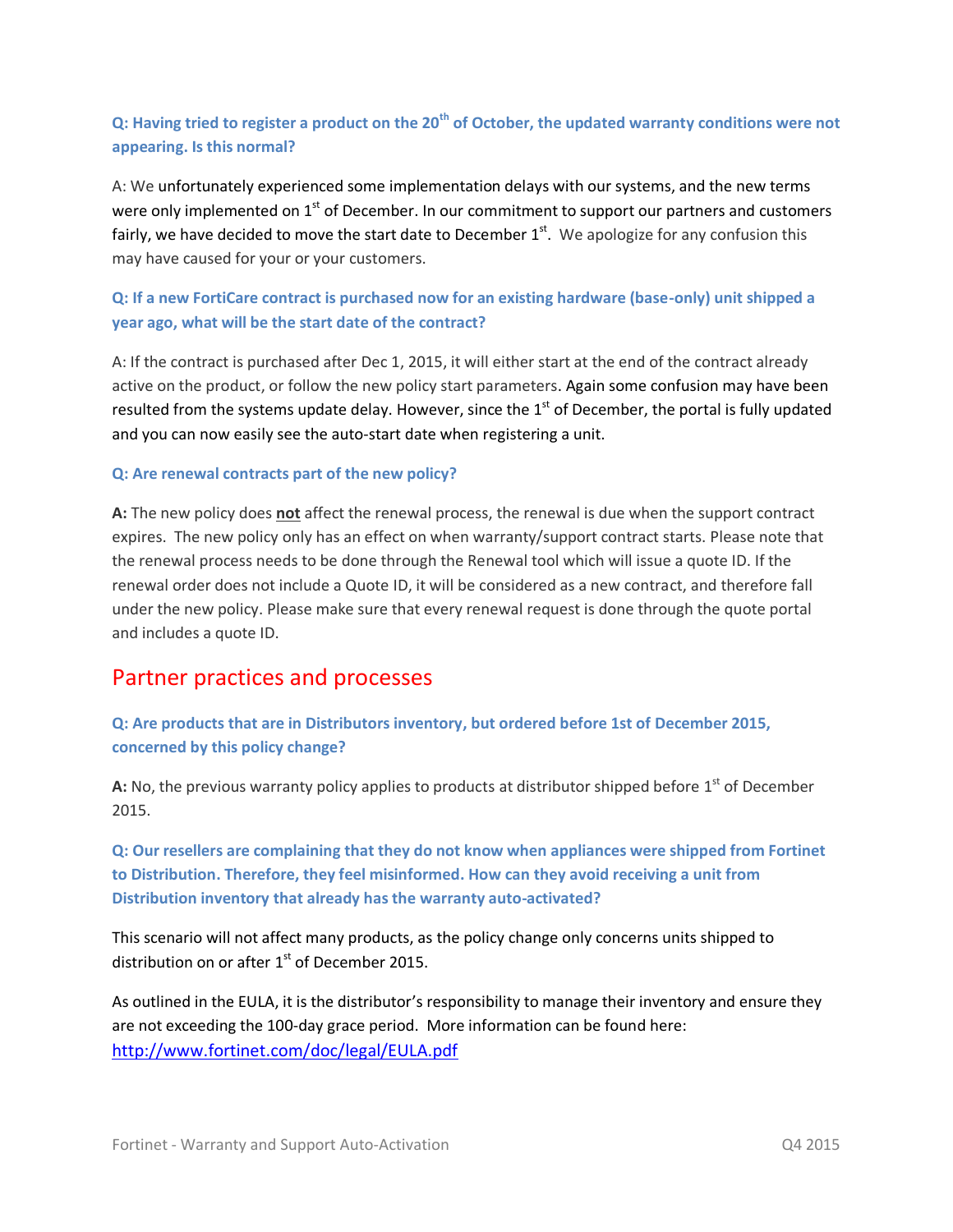With the information displayed on the portal since  $1<sup>st</sup>$  of December, Fortinet's distributors will be able to manage their inventory and auto-activation date easily.

#### **Q: If a distributor buys a support service and does not link it to an S/N, what happens after 100 days?**

A: The support contract will "auto start" at the 100-day mark if it is not registered prior, and will then expire 365 days from that date. If a 2-year license is bought on December 1<sup>st</sup> 2015 and not registered, it will auto-start after 100 days, so approximately 15th March 2016. In case of registration on April 2017 the services will expire on March 15th 2018.

**Q: After the 100-day grace period, the support will begin automatically. To which customer account will the support be linked to? And will the actual customer still be able to register the appliance in our FortiCare Portal?**

A: It will not be linked to an account automatically, but the support contract will be activated so start counting down days.

#### **From 1st of December 2015**

The following information will be displayed on the Customer Service & Support Portal to the end customer of why/when the warranty started. They will see the hereunder message when registering the product:



## **Q: One of our resellers bought several units from distribution previously, as they were heavily pushing a technology. How should they handle these units moving forward?**

A: As units were most likely purchased before  $1<sup>st</sup>$  of December, the units are placed under the previous policy. However, moving forward the reseller should avoid acting as a distributor, and keep a minimum of stock (45 days max).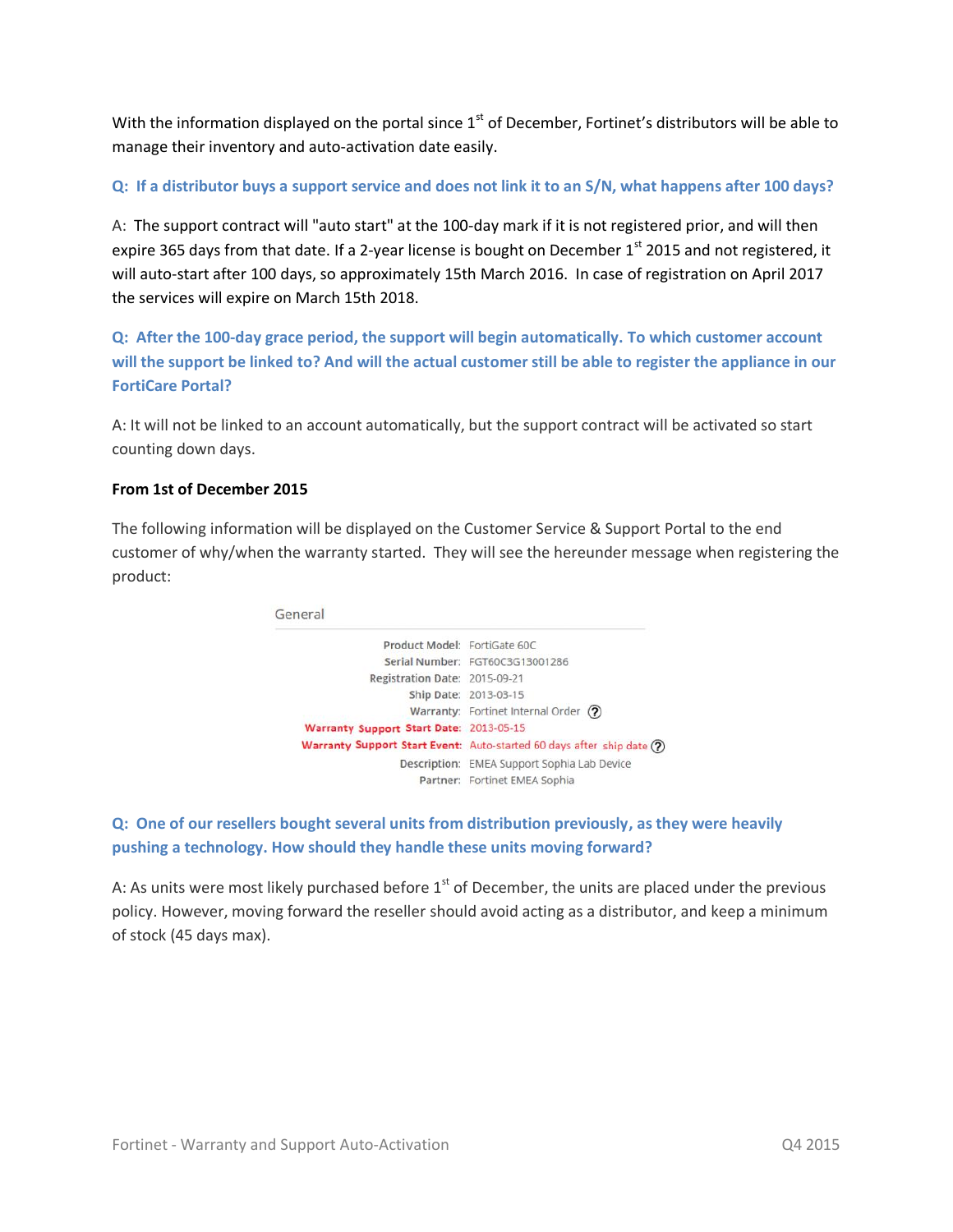# Customer scenarios

**Q: Customer spare box: The support for a spare box starts automatically after 100 days. Let's say the active box has 3 years of support, but stops working after 2.5 years. If the remaining 6 months are transferred from the active box to the spare box, will any of the 6 months of service be lost (through backdating)?**

A: If a spare box is swapped with active box, the spare box will assume the support contract of the prior active box. The customer will need to go into FortiCare and swap the serial numbers just as if they were doing an RMA.

#### **Q: What happens to licenses ordered separately? Do they have an expiration date?**

A: The policy covers both bundled support/warranty and standalone support. Stand-alone licenses follow the same process, as they will be used on hardware.

- At time of registration
- At initial point of connection with FortiGuard
- If these two events do not occur within 100 days of the shipment of product from Fortinet, the hardware, service and support will be auto-activated 100 days from Fortinet shipment to Distributor.

### **Q: If a customer purchases hardware-only with subsequent add-on of 1 year of 24x7 or 8x5 FortiCare, when would warranty starts?**

A: Forticare will start upon contract registration, and overrides the hardware and software warranties.

### **Q: If the hardware bundle and contract for the same device are auto-activated after 100 days, can we guarantee that contract is not getting lost, rather added on?**

A: Unfortunately it is not possible to associate the standalone support contract with the bundled at time of shipment. It is absolutely imperative the customer registers the support contract PRIOR to the 100 day expiration with the bundled support to ensure it is not auto started for 1 year.

# Glossary

**New service start policy** Located here **<http://www.fortinet.com/aboutus/legal.html>** section 7

**Standard unit:** Hardware unit including 1 year hardware warranty + 3 months of enhanced support + 3 months of firmware update. Follows the new start service policy. Warranty will auto-activate on the 101th day following shipment from Fortinet, if not registered.